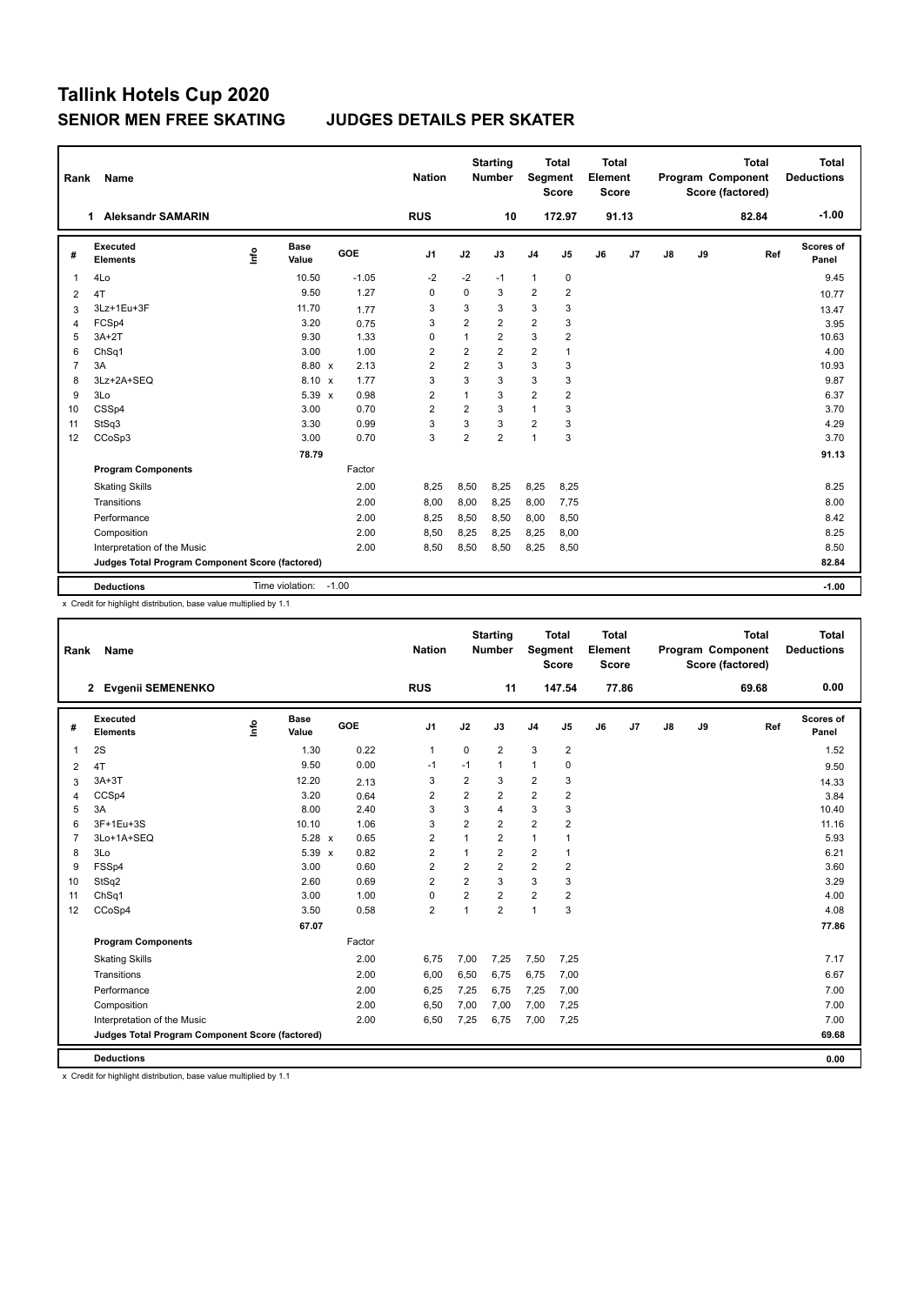| Rank           | <b>Name</b>                                     |          |               |            | <b>Nation</b>  |                         | <b>Starting</b><br><b>Number</b> | <b>Segment</b>          | <b>Total</b><br><b>Score</b> | Total<br>Element<br><b>Score</b> |       |               |    | <b>Total</b><br>Program Component<br>Score (factored) | <b>Total</b><br><b>Deductions</b> |
|----------------|-------------------------------------------------|----------|---------------|------------|----------------|-------------------------|----------------------------------|-------------------------|------------------------------|----------------------------------|-------|---------------|----|-------------------------------------------------------|-----------------------------------|
|                | <b>Aleksandr SELEVKO</b><br>3                   |          |               |            | <b>EST</b>     |                         | 12                               |                         | 138.02                       |                                  | 68.04 |               |    | 71.98                                                 | $-2.00$                           |
| #              | Executed<br><b>Elements</b>                     | Lnfo     | Base<br>Value | GOE        | J <sub>1</sub> | J2                      | J3                               | J <sub>4</sub>          | J5                           | J6                               | J7    | $\mathsf{J}8$ | J9 | Ref                                                   | Scores of<br>Panel                |
| 1              | 4T                                              |          | 9.50          | $-4.75$    | $-5$           | $-5$                    | $-5$                             | $-5$                    | $-5$                         |                                  |       |               |    |                                                       | 4.75                              |
| 2              | $3A+2T$                                         |          | 9.30          | 1.60       | $\overline{2}$ | $\overline{2}$          | $\overline{\mathbf{c}}$          | $\overline{2}$          | $\overline{2}$               |                                  |       |               |    |                                                       | 10.90                             |
| 3              | 3Lo                                             |          | 4.90          | 0.98       | 3              | $\overline{2}$          | $\overline{2}$                   | $\overline{2}$          | $\overline{2}$               |                                  |       |               |    |                                                       | 5.88                              |
| 4              | 3A                                              |          | 8.00          | $-2.67$    | $-2$           | $-2$                    | $-5$                             | $-4$                    | $-4$                         |                                  |       |               |    |                                                       | 5.33                              |
| 5              | CCoSp4                                          |          | 3.50          | 1.05       | 3              | 3                       | 3                                | 3                       | 3                            |                                  |       |               |    |                                                       | 4.55                              |
| 6              | 3Lz+1Eu+3S<                                     | $\hat{}$ | 10.82 x       | $-1.77$    | -3             | $-3$                    | $-3$                             | $-3$                    | $-2$                         |                                  |       |               |    |                                                       | 9.05                              |
| $\overline{7}$ | 3F                                              |          | 5.83 x        | 0.53       | $\mathbf{1}$   | $\mathbf{1}$            | $\overline{2}$                   | $\mathbf{1}$            | $\mathbf 0$                  |                                  |       |               |    |                                                       | 6.36                              |
| 8              | $2A+2T$                                         |          | $5.06 \times$ | 0.22       | $\mathbf{1}$   | $\mathbf 0$             | $-1$                             | $\mathbf{1}$            | 1                            |                                  |       |               |    |                                                       | 5.28                              |
| 9              | FCCoSp4                                         |          | 3.50          | 0.70       | $\overline{2}$ | $\overline{\mathbf{c}}$ | $\Omega$                         | $\overline{\mathbf{c}}$ | 2                            |                                  |       |               |    |                                                       | 4.20                              |
| 10             | StSq3                                           |          | 3.30          | 0.66       | $\overline{2}$ | $\overline{2}$          | $\overline{2}$                   | $\overline{2}$          | 3                            |                                  |       |               |    |                                                       | 3.96                              |
| 11             | CCSp3                                           |          | 2.80          | 0.65       | 3              | $\overline{2}$          | $\overline{2}$                   | $\overline{2}$          | 3                            |                                  |       |               |    |                                                       | 3.45                              |
| 12             | ChSq1                                           |          | 3.00          | 1.33       | 3              | 3                       | $\mathbf{1}$                     | $\overline{2}$          | 4                            |                                  |       |               |    |                                                       | 4.33                              |
|                |                                                 |          | 69.51         |            |                |                         |                                  |                         |                              |                                  |       |               |    |                                                       | 68.04                             |
|                | <b>Program Components</b>                       |          |               | Factor     |                |                         |                                  |                         |                              |                                  |       |               |    |                                                       |                                   |
|                | <b>Skating Skills</b>                           |          |               | 2.00       | 7,50           | 7,25                    | 7.25                             | 7,00                    | 7,50                         |                                  |       |               |    |                                                       | 7.33                              |
|                | Transitions                                     |          |               | 2.00       | 7,25           | 7,00                    | 7.00                             | 6,75                    | 7,00                         |                                  |       |               |    |                                                       | 7.00                              |
|                | Performance                                     |          |               | 2.00       | 7,50           | 7,00                    | 7,25                             | 6,50                    | 7,50                         |                                  |       |               |    |                                                       | 7.25                              |
|                | Composition                                     |          |               | 2.00       | 7.75           | 7,00                    | 7.00                             | 6,50                    | 7,25                         |                                  |       |               |    |                                                       | 7.08                              |
|                | Interpretation of the Music                     |          |               | 2.00       | 7,75           | 7,25                    | 7,25                             | 6,75                    | 7,50                         |                                  |       |               |    |                                                       | 7.33                              |
|                | Judges Total Program Component Score (factored) |          |               |            |                |                         |                                  |                         |                              |                                  |       |               |    |                                                       | 71.98                             |
|                | <b>Deductions</b>                               |          | Falls:        | $-2.00(2)$ |                |                         |                                  |                         |                              |                                  |       |               |    |                                                       | $-2.00$                           |

< Under-rotated jump x Credit for highlight distribution, base value multiplied by 1.1

| Rank           | Name                                            |          |                      |                 | <b>Nation</b>           |                | <b>Starting</b><br><b>Number</b> | Segment        | <b>Total</b><br><b>Score</b> | Total<br>Element<br><b>Score</b> |       |               |    | <b>Total</b><br><b>Program Component</b><br>Score (factored) | <b>Total</b><br><b>Deductions</b> |
|----------------|-------------------------------------------------|----------|----------------------|-----------------|-------------------------|----------------|----------------------------------|----------------|------------------------------|----------------------------------|-------|---------------|----|--------------------------------------------------------------|-----------------------------------|
|                | 4 Aleksandr LEBEDEV                             |          |                      |                 | <b>BLR</b>              |                | 5                                |                | 134.73                       |                                  | 71.23 |               |    | 64.50                                                        | $-1.00$                           |
| #              | Executed<br><b>Elements</b>                     | lnfo     | <b>Base</b><br>Value | GOE             | J1                      | J2             | J3                               | J <sub>4</sub> | J5                           | J6                               | J7    | $\mathsf{J}8$ | J9 | Ref                                                          | Scores of<br>Panel                |
| 1              | 3A<                                             | $\hat{}$ | 6.40                 | $-3.20$         | $-5$                    | $-5$           | $-5$                             | $-5$           | $-5$                         |                                  |       |               |    |                                                              | 3.20                              |
| $\overline{2}$ | 3Lo                                             |          | 4.90                 | 0.98            | 3                       | $\overline{2}$ | $\overline{2}$                   | $\overline{2}$ | $\overline{2}$               |                                  |       |               |    |                                                              | 5.88                              |
| 3              | $3Lz + 2T$                                      |          | 7.20                 | 1.18            | $\overline{\mathbf{c}}$ | $\overline{2}$ | $\overline{2}$                   | 2              | $\mathbf{1}$                 |                                  |       |               |    |                                                              | 8.38                              |
| 4              | 2A                                              |          | 3.30                 | 0.55            | $\overline{\mathbf{c}}$ | 1              | $\overline{2}$                   | 1              | $\overline{\mathbf{c}}$      |                                  |       |               |    |                                                              | 3.85                              |
| 5              | CCoSp4                                          |          | 3.50                 | 0.58            | 3                       | $\overline{2}$ | $\mathbf{1}$                     | $\mathbf 0$    | $\overline{2}$               |                                  |       |               |    |                                                              | 4.08                              |
| 6              | StSq2                                           |          | 2.60                 | 0.52            | $\overline{2}$          | $\overline{2}$ | $\mathbf{1}$                     | $\overline{2}$ | 3                            |                                  |       |               |    |                                                              | 3.12                              |
| $\overline{7}$ | $3Lz + 3T$                                      |          | $11.11 \times$       | 1.77            | 3                       | 3              | 3                                | $\overline{2}$ | 3                            |                                  |       |               |    |                                                              | 12.88                             |
| 8              | ChSq1                                           |          | 3.00                 | 0.83            | $\overline{2}$          | $\overline{2}$ | 0                                | 1              | 2                            |                                  |       |               |    |                                                              | 3.83                              |
| 9              | 3F+1Eu+3S                                       |          | $11.11 \times$       | 1.06            | $\overline{2}$          | $\overline{2}$ | $\overline{2}$                   | $\overline{2}$ | $\overline{2}$               |                                  |       |               |    |                                                              | 12.17                             |
| 10             | 3F                                              |          | $5.83 \times$        | 1.06            | $\overline{2}$          | $\overline{2}$ | $\overline{2}$                   | $\overline{2}$ | $\mathbf{1}$                 |                                  |       |               |    |                                                              | 6.89                              |
| 11             | FCCoSp4                                         |          | 3.50                 | 0.35            | $\overline{1}$          | $\mathbf{1}$   | $\mathbf{1}$                     | $\mathbf{1}$   | $\overline{2}$               |                                  |       |               |    |                                                              | 3.85                              |
| 12             | CSSp4                                           |          | 3.00                 | 0.10            | $\mathbf 0$             | $\Omega$       | $\mathbf{1}$                     | $-1$           | $\overline{2}$               |                                  |       |               |    |                                                              | 3.10                              |
|                |                                                 |          | 65.45                |                 |                         |                |                                  |                |                              |                                  |       |               |    |                                                              | 71.23                             |
|                | <b>Program Components</b>                       |          |                      | Factor          |                         |                |                                  |                |                              |                                  |       |               |    |                                                              |                                   |
|                | <b>Skating Skills</b>                           |          |                      | 2.00            | 6,50                    | 6,25           | 6,25                             | 6,50           | 6,50                         |                                  |       |               |    |                                                              | 6.42                              |
|                | Transitions                                     |          |                      | 2.00            | 6,25                    | 6,25           | 5,75                             | 5,75           | 6,75                         |                                  |       |               |    |                                                              | 6.08                              |
|                | Performance                                     |          |                      | 2.00            | 6,50                    | 7,00           | 6,00                             | 6,25           | 6,75                         |                                  |       |               |    |                                                              | 6.50                              |
|                | Composition                                     |          |                      | 2.00            | 6,75                    | 6,75           | 6,00                             | 6,00           | 7,00                         |                                  |       |               |    |                                                              | 6.50                              |
|                | Interpretation of the Music                     |          |                      | 2.00            | 7,00                    | 6,75           | 6,25                             | 6,50           | 7,00                         |                                  |       |               |    |                                                              | 6.75                              |
|                | Judges Total Program Component Score (factored) |          |                      |                 |                         |                |                                  |                |                              |                                  |       |               |    |                                                              | 64.50                             |
|                | <b>Deductions</b>                               |          |                      | Falls: -1.00(1) |                         |                |                                  |                |                              |                                  |       |               |    |                                                              | $-1.00$                           |

< Under-rotated jump x Credit for highlight distribution, base value multiplied by 1.1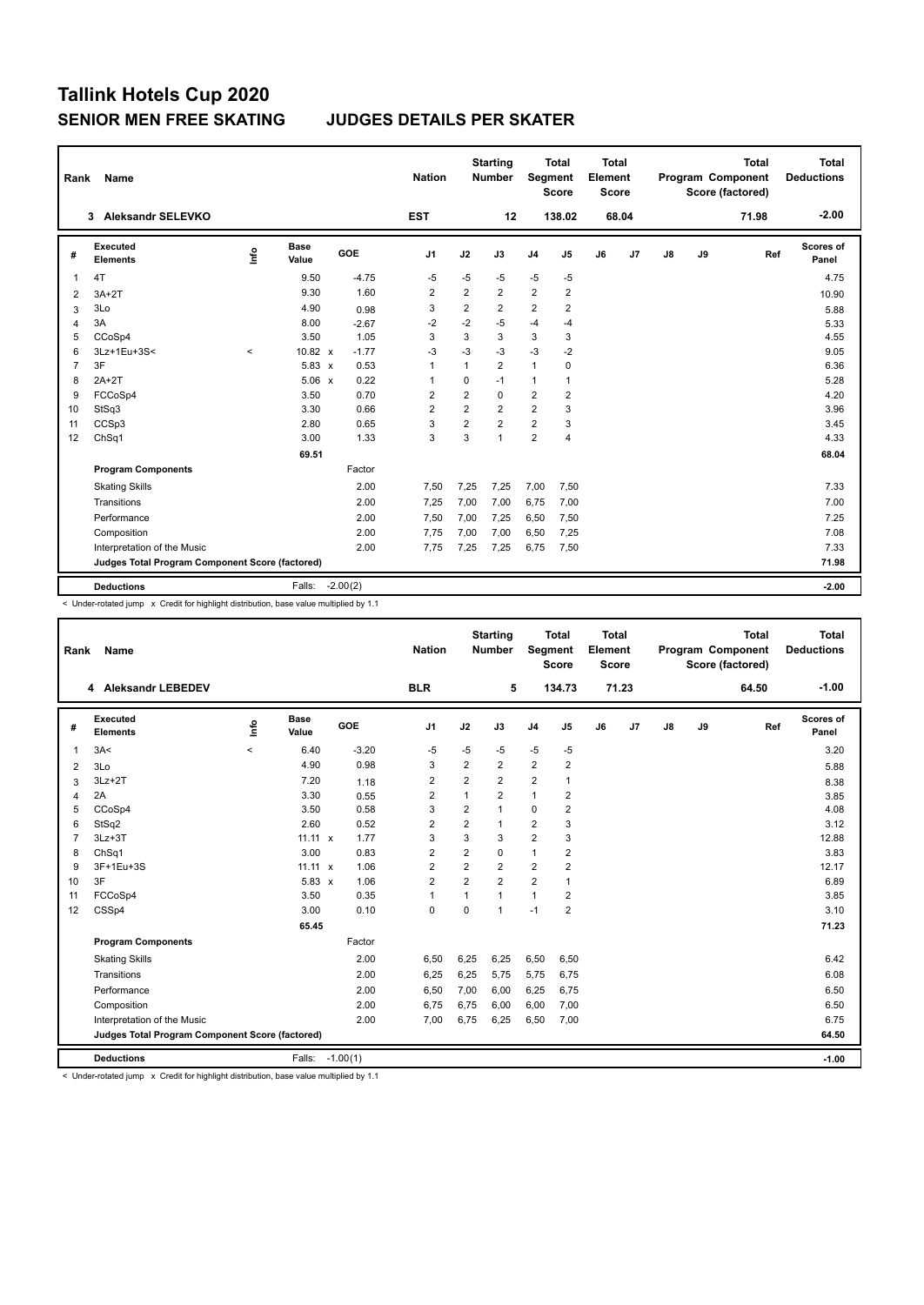| Rank           | <b>Name</b>                                     |      |                      |            | <b>Nation</b>  |                | <b>Starting</b><br><b>Number</b> | Segment        | <b>Total</b><br><b>Score</b> | Total<br>Element<br><b>Score</b> |       |               |    | <b>Total</b><br>Program Component<br>Score (factored) | Total<br><b>Deductions</b> |
|----------------|-------------------------------------------------|------|----------------------|------------|----------------|----------------|----------------------------------|----------------|------------------------------|----------------------------------|-------|---------------|----|-------------------------------------------------------|----------------------------|
|                | <b>Slavik HAYRAPETYAN</b><br>5                  |      |                      |            | <b>ARM</b>     |                | 7                                |                | 133.28                       |                                  | 66.12 |               |    | 68.16                                                 | $-1.00$                    |
| #              | Executed<br><b>Elements</b>                     | Lnfo | <b>Base</b><br>Value | GOE        | J1             | J2             | J3                               | J <sub>4</sub> | J5                           | J6                               | J7    | $\mathsf{J}8$ | J9 | Ref                                                   | Scores of<br>Panel         |
| $\mathbf{1}$   | $3A+2T$                                         |      | 9.30                 | 1.07       | $\mathbf{1}$   | $\overline{1}$ | $\overline{2}$                   | $\overline{2}$ | $\mathbf{1}$                 |                                  |       |               |    |                                                       | 10.37                      |
| 2              | 3A                                              |      | 8.00                 | 1.60       | $\overline{2}$ | $\overline{2}$ | 3                                | $\overline{2}$ | 1                            |                                  |       |               |    |                                                       | 9.60                       |
| 3              | 3Lz                                             |      | 5.90                 | 1.38       | 3              | $\overline{2}$ | 3                                | $\overline{2}$ | $\overline{2}$               |                                  |       |               |    |                                                       | 7.28                       |
| $\overline{4}$ | 2F                                              |      | 1.80                 | 0.36       | $\overline{2}$ | $\overline{1}$ | $\overline{2}$                   | $\overline{2}$ | 3                            |                                  |       |               |    |                                                       | 2.16                       |
| 5              | FCSp3                                           |      | 2.80                 | 0.19       | $\mathbf 0$    | $\mathbf 0$    | $\mathbf{1}$                     | $\overline{2}$ | 1                            |                                  |       |               |    |                                                       | 2.99                       |
| 6              | StSq3                                           |      | 3.30                 | 0.66       | $\overline{2}$ | $\overline{2}$ | $\overline{2}$                   | $\overline{2}$ | 2                            |                                  |       |               |    |                                                       | 3.96                       |
| $\overline{7}$ | 3S+1Eu+3S                                       |      | 10.01 x              | 0.86       | $\overline{2}$ | $\overline{2}$ | $\overline{2}$                   | $\overline{2}$ | 3                            |                                  |       |               |    |                                                       | 10.87                      |
| 8              | 2A+2A+SEQ                                       |      | $5.81 \times$        | 0.66       | $\overline{2}$ | $\overline{2}$ | $\overline{2}$                   | $\overline{2}$ | 2                            |                                  |       |               |    |                                                       | 6.47                       |
| 9              | 3T                                              |      | 4.62 $x$             | $-2.10$    | -5             | $-5$           | $-5$                             | $-5$           | $-5$                         |                                  |       |               |    |                                                       | 2.52                       |
| 10             | ChSq1                                           |      | 3.00                 | 0.50       | 0              | $\overline{2}$ | $\overline{2}$                   | $\mathbf{1}$   | $-5$                         |                                  |       |               |    |                                                       | 3.50                       |
| 11             | CCoSp3                                          |      | 3.00                 | 0.30       | $\mathbf{1}$   |                | 1                                | $\mathbf{1}$   | 2                            |                                  |       |               |    |                                                       | 3.30                       |
| 12             | CSSp4                                           |      | 3.00                 | 0.10       | $-1$           | 1              | $\Omega$                         | $\mathbf 0$    | $\overline{2}$               |                                  |       |               |    |                                                       | 3.10                       |
|                |                                                 |      | 60.54                |            |                |                |                                  |                |                              |                                  |       |               |    |                                                       | 66.12                      |
|                | <b>Program Components</b>                       |      |                      | Factor     |                |                |                                  |                |                              |                                  |       |               |    |                                                       |                            |
|                | <b>Skating Skills</b>                           |      |                      | 2.00       | 6.75           | 6,75           | 6,50                             | 7,25           | 7,25                         |                                  |       |               |    |                                                       | 6.92                       |
|                | Transitions                                     |      |                      | 2.00       | 6,50           | 6,25           | 6,25                             | 6,75           | 7,00                         |                                  |       |               |    |                                                       | 6.50                       |
|                | Performance                                     |      |                      | 2.00       | 6,50           | 7,00           | 6,25                             | 7,00           | 7,50                         |                                  |       |               |    |                                                       | 6.83                       |
|                | Composition                                     |      |                      | 2.00       | 7,00           | 6,75           | 6,50                             | 6,75           | 7,25                         |                                  |       |               |    |                                                       | 6.83                       |
|                | Interpretation of the Music                     |      |                      | 2.00       | 7.00           | 7,00           | 6,50                             | 7,00           | 7,50                         |                                  |       |               |    |                                                       | 7.00                       |
|                | Judges Total Program Component Score (factored) |      |                      |            |                |                |                                  |                |                              |                                  |       |               |    |                                                       | 68.16                      |
|                | <b>Deductions</b>                               |      | Falls:               | $-1.00(1)$ |                |                |                                  |                |                              |                                  |       |               |    |                                                       | $-1.00$                    |

x Credit for highlight distribution, base value multiplied by 1.1

| Rank           | Name                                            |         |                      |         | <b>Nation</b>  |                | <b>Starting</b><br><b>Number</b> | Segment        | <b>Total</b><br><b>Score</b> | <b>Total</b><br>Element<br><b>Score</b> |       |               |    | <b>Total</b><br>Program Component<br>Score (factored) | <b>Total</b><br><b>Deductions</b> |
|----------------|-------------------------------------------------|---------|----------------------|---------|----------------|----------------|----------------------------------|----------------|------------------------------|-----------------------------------------|-------|---------------|----|-------------------------------------------------------|-----------------------------------|
|                | Yaheni PUZANAU<br>6                             |         |                      |         | <b>BLR</b>     |                | 3                                |                | 125.57                       |                                         | 58.73 |               |    | 66.84                                                 | 0.00                              |
| #              | Executed<br><b>Elements</b>                     | lnfo    | <b>Base</b><br>Value | GOE     | J <sub>1</sub> | J2             | J3                               | J <sub>4</sub> | J <sub>5</sub>               | J6                                      | J7    | $\mathsf{J}8$ | J9 | Ref                                                   | Scores of<br>Panel                |
| $\overline{1}$ | 2A                                              |         | 3.30                 | 0.99    | 3              | 3              | 3                                | $\overline{2}$ | 3                            |                                         |       |               |    |                                                       | 4.29                              |
| $\overline{2}$ | 3Lz                                             |         | 5.90                 | 0.59    | $\mathbf{1}$   | $\mathbf{1}$   | $\mathbf{1}$                     | $\mathbf{1}$   | 3                            |                                         |       |               |    |                                                       | 6.49                              |
| 3              | 3Lo                                             |         | 4.90                 | 0.98    | $\overline{2}$ | 1              | 3                                | $\overline{2}$ | $\overline{2}$               |                                         |       |               |    |                                                       | 5.88                              |
| $\overline{4}$ | 2A                                              |         | 3.30                 | 0.77    | 3              | $\overline{2}$ | $\overline{2}$                   | $\overline{2}$ | 3                            |                                         |       |               |    |                                                       | 4.07                              |
| 5              | FCSp2                                           |         | 2.30                 | 0.38    | 1              | 2              | $\mathbf 0$                      | $\overline{2}$ | $\overline{\mathbf{c}}$      |                                         |       |               |    |                                                       | 2.68                              |
| 6              | ChSq1                                           |         | 3.00                 | 1.00    | 2              | $\overline{2}$ | $\mathbf 0$                      | $\overline{2}$ | 2                            |                                         |       |               |    |                                                       | 4.00                              |
| $\overline{7}$ | $3Lz + 3T <$                                    | $\,<$   | $10.19 \times$       | $-0.59$ | 0              | $-1$           | $-1$                             | $-1$           | $-1$                         |                                         |       |               |    |                                                       | 9.60                              |
| 8              | 3Fe+1Eu+3S<                                     | $\,<$   | $9.00 \times$        | $-1.13$ | $-1$           | $-3$           | $-4$                             | $-4$           | $-1$                         |                                         |       |               |    |                                                       | 7.87                              |
| 9              | $3Fe+2T$                                        | $\prec$ | 4.93 $\times$        | $-1.27$ | $-4$           | $-4$           | $-4$                             | $-4$           | $-3$                         |                                         |       |               |    |                                                       | 3.66                              |
| 10             | CSSp4                                           |         | 3.00                 | 0.20    | 0              | $-1$           | $\mathbf{1}$                     | $\mathbf{1}$   | $\mathbf{1}$                 |                                         |       |               |    |                                                       | 3.20                              |
| 11             | StSq2                                           |         | 2.60                 | 0.69    | 3              | 2              | 3                                | 3              | $\overline{2}$               |                                         |       |               |    |                                                       | 3.29                              |
| 12             | CCoSp3                                          |         | 3.00                 | 0.70    | $\overline{2}$ | 3              | $\overline{2}$                   | $\mathbf{1}$   | 3                            |                                         |       |               |    |                                                       | 3.70                              |
|                |                                                 |         | 55.42                |         |                |                |                                  |                |                              |                                         |       |               |    |                                                       | 58.73                             |
|                | <b>Program Components</b>                       |         |                      | Factor  |                |                |                                  |                |                              |                                         |       |               |    |                                                       |                                   |
|                | <b>Skating Skills</b>                           |         |                      | 2.00    | 6,50           | 6,50           | 6,00                             | 6,75           | 6,75                         |                                         |       |               |    |                                                       | 6.58                              |
|                | Transitions                                     |         |                      | 2.00    | 6,25           | 6,25           | 5,75                             | 6,50           | 6,50                         |                                         |       |               |    |                                                       | 6.33                              |
|                | Performance                                     |         |                      | 2.00    | 7,00           | 6,75           | 6,00                             | 7,00           | 7,00                         |                                         |       |               |    |                                                       | 6.92                              |
|                | Composition                                     |         |                      | 2.00    | 6,75           | 6,50           | 5,75                             | 6,75           | 6,75                         |                                         |       |               |    |                                                       | 6.67                              |
|                | Interpretation of the Music                     |         |                      | 2.00    | 6,75           | 7,00           | 6,00                             | 7,25           | 7,00                         |                                         |       |               |    |                                                       | 6.92                              |
|                | Judges Total Program Component Score (factored) |         |                      |         |                |                |                                  |                |                              |                                         |       |               |    |                                                       | 66.84                             |
|                | <b>Deductions</b>                               |         |                      |         |                |                |                                  |                |                              |                                         |       |               |    |                                                       | 0.00                              |

< Under-rotated jump x Credit for highlight distribution, base value multiplied by 1.1 e Wrong edge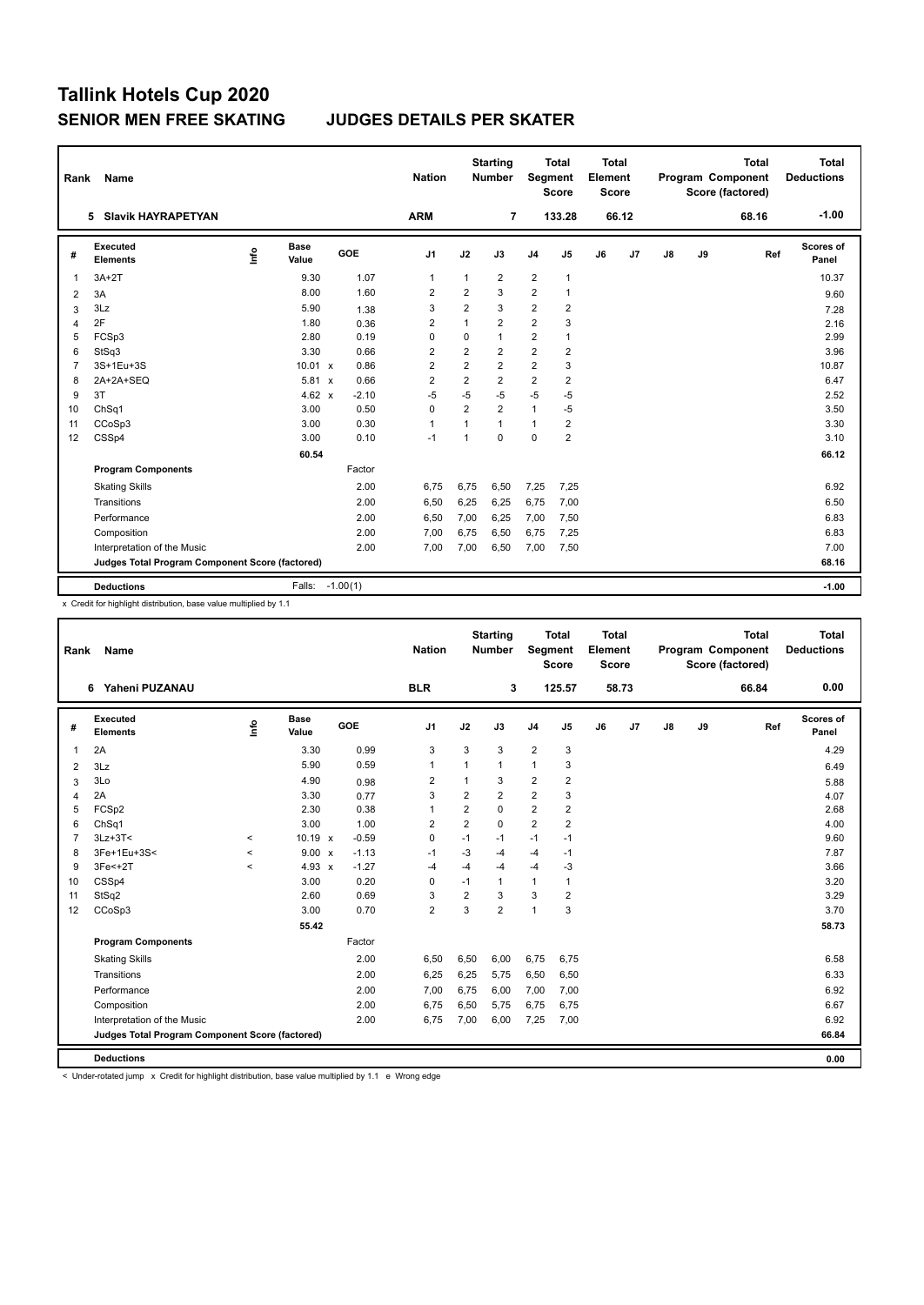| Rank           | Name                                            |      |               |            | <b>Nation</b>  |                         | <b>Starting</b><br><b>Number</b> | <b>Segment</b> | <b>Total</b><br><b>Score</b> | Total<br>Element<br><b>Score</b> |       |               |    | <b>Total</b><br>Program Component<br>Score (factored) | <b>Total</b><br><b>Deductions</b> |
|----------------|-------------------------------------------------|------|---------------|------------|----------------|-------------------------|----------------------------------|----------------|------------------------------|----------------------------------|-------|---------------|----|-------------------------------------------------------|-----------------------------------|
|                | 7 Davide LEWTON-BRAIN                           |      |               |            | <b>MON</b>     |                         | 9                                |                | 124.73                       |                                  | 59.23 |               |    | 66.50                                                 | $-1.00$                           |
| #              | Executed<br><b>Elements</b>                     | Lnfo | Base<br>Value | GOE        | J <sub>1</sub> | J2                      | J3                               | J <sub>4</sub> | J <sub>5</sub>               | J6                               | J7    | $\mathsf{J}8$ | J9 | Ref                                                   | Scores of<br>Panel                |
| $\mathbf{1}$   | 3Lz                                             |      | 5.90          | $-2.95$    | $-5$           | $-5$                    | $-5$                             | $-5$           | $-5$                         |                                  |       |               |    |                                                       | 2.95                              |
| 2              | $3Lz + 2T$                                      |      | 7.20          | 0.20       | 0              | $\Omega$                | 1                                | $\overline{2}$ | $\mathbf 0$                  |                                  |       |               |    |                                                       | 7.40                              |
| 3              | 3Lo                                             |      | 4.90          | 1.31       | 3              | $\overline{2}$          | 3                                | $\overline{2}$ | 3                            |                                  |       |               |    |                                                       | 6.21                              |
| 4              | FCCoSp3                                         |      | 3.00          | 0.50       | $\overline{2}$ | $\mathbf{1}$            | $-1$                             | $\overline{2}$ | 3                            |                                  |       |               |    |                                                       | 3.50                              |
| 5              | 1A                                              |      | 1.10          | $-0.07$    | $-1$           | $-1$                    | $-1$                             | 0              | 0                            |                                  |       |               |    |                                                       | 1.03                              |
| 6              | $3T+3T$                                         |      | 8.40          | 0.98       | 3              | $\overline{\mathbf{c}}$ | 3                                | $\mathbf 0$    | 2                            |                                  |       |               |    |                                                       | 9.38                              |
| $\overline{7}$ | ChSq1                                           |      | 3.00          | 1.50       | 3              | 3                       | 3                                | $\overline{2}$ | 3                            |                                  |       |               |    |                                                       | 4.50                              |
| 8              | CSSp3                                           |      | 2.60          | 0.52       | $\overline{2}$ | $\overline{2}$          | $\overline{2}$                   | $\overline{2}$ | $\overline{2}$               |                                  |       |               |    |                                                       | 3.12                              |
| 9              | 3S+2T+2Lo                                       |      | $8.03 \times$ | 0.86       | $\overline{2}$ | $\overline{2}$          | $\overline{2}$                   | $\mathbf{1}$   | $\overline{2}$               |                                  |       |               |    |                                                       | 8.89                              |
| 10             | 2A                                              |      | $3.63 \times$ | 0.22       | 0              | $\mathbf{1}$            | 1                                | 0              | 1                            |                                  |       |               |    |                                                       | 3.85                              |
| 11             | StSq3                                           |      | 3.30          | 0.55       | 1              | $\overline{2}$          | $\overline{2}$                   | $\overline{2}$ | 1                            |                                  |       |               |    |                                                       | 3.85                              |
| 12             | CCoSp4                                          |      | 3.50          | 1.05       | $\overline{2}$ | 3                       | 3                                | 3              | 3                            |                                  |       |               |    |                                                       | 4.55                              |
|                |                                                 |      | 54.56         |            |                |                         |                                  |                |                              |                                  |       |               |    |                                                       | 59.23                             |
|                | <b>Program Components</b>                       |      |               | Factor     |                |                         |                                  |                |                              |                                  |       |               |    |                                                       |                                   |
|                | <b>Skating Skills</b>                           |      |               | 2.00       | 6.75           | 7,25                    | 6.00                             | 7,25           | 6,75                         |                                  |       |               |    |                                                       | 6.92                              |
|                | Transitions                                     |      |               | 2.00       | 6,25           | 6,50                    | 6,00                             | 6,25           | 6,50                         |                                  |       |               |    |                                                       | 6.33                              |
|                | Performance                                     |      |               | 2.00       | 6,50           | 7,00                    | 6,25                             | 6,75           | 6,75                         |                                  |       |               |    |                                                       | 6.67                              |
|                | Composition                                     |      |               | 2.00       | 7.00           | 6,75                    | 6,00                             | 6,50           | 6,50                         |                                  |       |               |    |                                                       | 6.58                              |
|                | Interpretation of the Music                     |      |               | 2.00       | 6,75           | 7,25                    | 6,25                             | 6,75           | 6,75                         |                                  |       |               |    |                                                       | 6.75                              |
|                | Judges Total Program Component Score (factored) |      |               |            |                |                         |                                  |                |                              |                                  |       |               |    |                                                       | 66.50                             |
|                | <b>Deductions</b>                               |      | Falls:        | $-1.00(1)$ |                |                         |                                  |                |                              |                                  |       |               |    |                                                       | $-1.00$                           |

x Credit for highlight distribution, base value multiplied by 1.1

| Rank           | <b>Name</b>                                     |      |                      |         | <b>Nation</b>  |                         | <b>Starting</b><br><b>Number</b> | Segment        | <b>Total</b><br><b>Score</b> | <b>Total</b><br>Element<br><b>Score</b> |       |    |    | <b>Total</b><br>Program Component<br>Score (factored) | <b>Total</b><br><b>Deductions</b> |
|----------------|-------------------------------------------------|------|----------------------|---------|----------------|-------------------------|----------------------------------|----------------|------------------------------|-----------------------------------------|-------|----|----|-------------------------------------------------------|-----------------------------------|
|                | Nicky Leo OBREYKOV<br>8                         |      |                      |         | <b>BUL</b>     |                         | 4                                |                | 123.21                       |                                         | 60.87 |    |    | 62.34                                                 | 0.00                              |
| #              | Executed<br><b>Elements</b>                     | ١nfo | <b>Base</b><br>Value | GOE     | J <sub>1</sub> | J2                      | J3                               | J <sub>4</sub> | J <sub>5</sub>               | J6                                      | J7    | J8 | J9 | Ref                                                   | Scores of<br>Panel                |
| $\mathbf{1}$   | ChSq1                                           |      | 3.00                 | 0.50    | $\mathbf{1}$   | $\overline{2}$          | 1                                | $\mathbf 0$    | $\mathbf{1}$                 |                                         |       |    |    |                                                       | 3.50                              |
| 2              | $3A+2T$                                         |      | 9.30                 | 0.27    | $\mathbf 0$    | $-1$                    | $\mathbf{1}$                     | $\mathbf{1}$   | $\mathbf 0$                  |                                         |       |    |    |                                                       | 9.57                              |
| 3              | 3Lo                                             |      | 4.90                 | $-0.49$ | $-1$           | $-1$                    | $-1$                             | $-1$           | $-1$                         |                                         |       |    |    |                                                       | 4.41                              |
| 4              | 3A                                              |      | 8.00                 | $-0.80$ | $-1$           | $-1$                    | $-1$                             | $-1$           | $-1$                         |                                         |       |    |    |                                                       | 7.20                              |
| 5              | CSSp4                                           |      | 3.00                 | 0.20    | $\Omega$       | $\overline{\mathbf{c}}$ | 1                                | $\mathbf 0$    | $\overline{1}$               |                                         |       |    |    |                                                       | 3.20                              |
| 6              | $3Lz + 2T$                                      |      | 7.20                 | 0.39    | 1              | $\Omega$                | $\mathbf{1}$                     | 1              | $-1$                         |                                         |       |    |    |                                                       | 7.59                              |
| $\overline{7}$ | StSq2                                           |      | 2.60                 | 0.35    | $\mathbf{1}$   | $\overline{2}$          | $\overline{2}$                   | $\mathbf{1}$   | $\mathbf{1}$                 |                                         |       |    |    |                                                       | 2.95                              |
| 8              | 2Lz                                             |      | 2.31 x               | $-0.07$ | $\mathbf 0$    | $-1$                    | $-1$                             | $\mathbf 0$    | $\mathbf 0$                  |                                         |       |    |    |                                                       | 2.24                              |
| 9              | 3F                                              |      | $5.83 \times$        | 0.53    | 2              | $\mathbf{1}$            | $\Omega$                         | $\mathbf{1}$   | 1                            |                                         |       |    |    |                                                       | 6.36                              |
| 10             | 3S+2A+SEQ                                       |      | 6.69 x               | 0.43    | $\overline{2}$ | 1                       | $\mathbf{1}$                     | $\Omega$       | 1                            |                                         |       |    |    |                                                       | 7.12                              |
| 11             | FCCoSp4                                         |      | 3.50                 | 0.23    | 0              | 0                       | $\mathbf{1}$                     | $\mathbf{1}$   | $\mathbf{1}$                 |                                         |       |    |    |                                                       | 3.73                              |
| 12             | CCoSp3                                          |      | 3.00                 | 0.00    | $\mathbf 0$    | $-1$                    | $\Omega$                         | 0              | $\mathbf 0$                  |                                         |       |    |    |                                                       | 3.00                              |
|                |                                                 |      | 59.33                |         |                |                         |                                  |                |                              |                                         |       |    |    |                                                       | 60.87                             |
|                | <b>Program Components</b>                       |      |                      | Factor  |                |                         |                                  |                |                              |                                         |       |    |    |                                                       |                                   |
|                | <b>Skating Skills</b>                           |      |                      | 2.00    | 6,25           | 6,50                    | 5,75                             | 6,50           | 6,50                         |                                         |       |    |    |                                                       | 6.42                              |
|                | Transitions                                     |      |                      | 2.00    | 5,75           | 6,25                    | 5,00                             | 6,25           | 6,25                         |                                         |       |    |    |                                                       | 6.08                              |
|                | Performance                                     |      |                      | 2.00    | 6,00           | 6,25                    | 5,75                             | 6,00           | 6,00                         |                                         |       |    |    |                                                       | 6.00                              |
|                | Composition                                     |      |                      | 2.00    | 6,50           | 6,50                    | 5,25                             | 6,00           | 6,25                         |                                         |       |    |    |                                                       | 6.25                              |
|                | Interpretation of the Music                     |      |                      | 2.00    | 6,50           | 6,50                    | 5,50                             | 6,25           | 6,50                         |                                         |       |    |    |                                                       | 6.42                              |
|                | Judges Total Program Component Score (factored) |      |                      |         |                |                         |                                  |                |                              |                                         |       |    |    |                                                       | 62.34                             |
|                | <b>Deductions</b>                               |      |                      |         |                |                         |                                  |                |                              |                                         |       |    |    |                                                       | 0.00                              |

x Credit for highlight distribution, base value multiplied by 1.1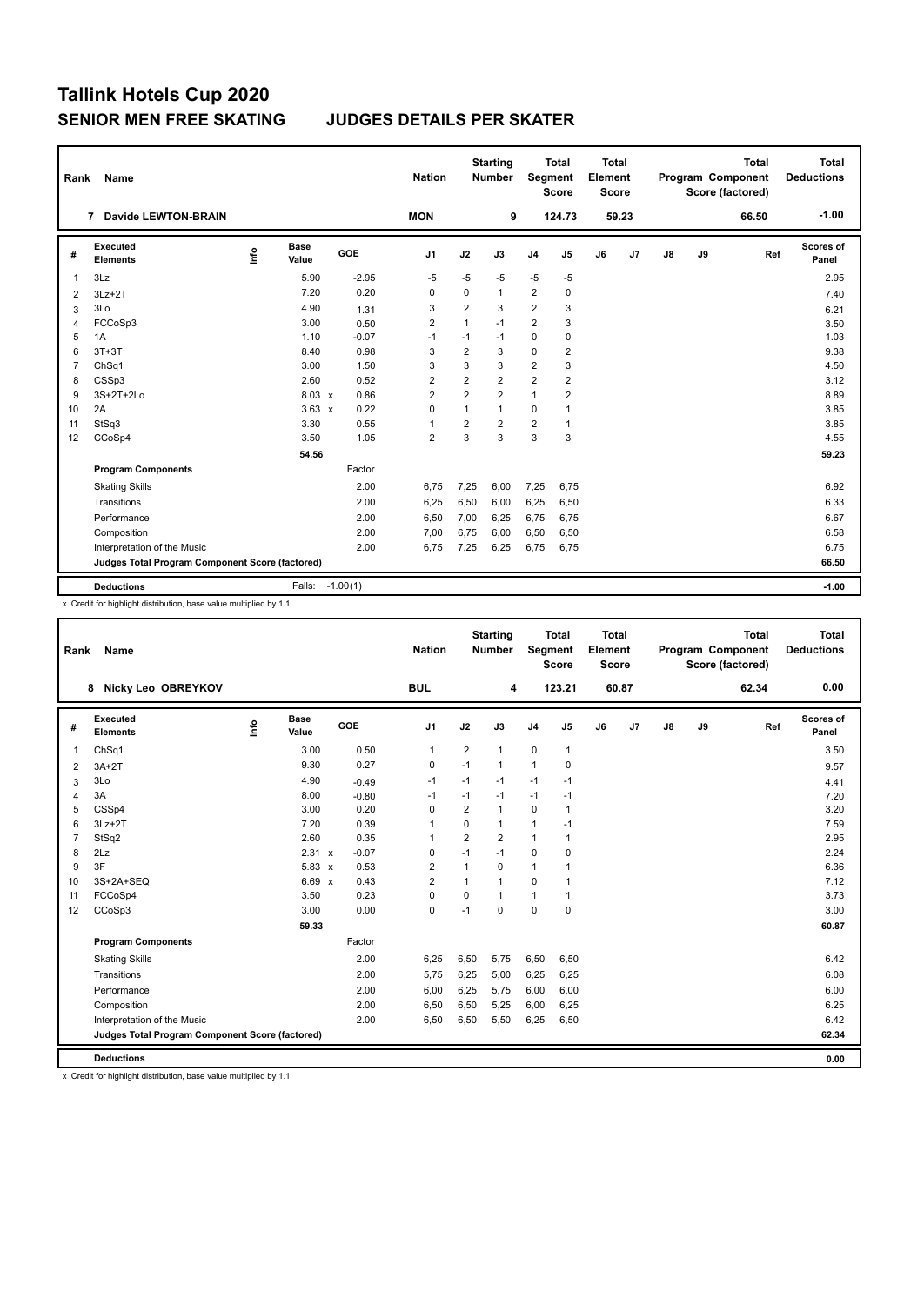| Rank           | <b>Name</b>                                     |         |                      |            | <b>Nation</b>  |                | <b>Starting</b><br><b>Number</b> | Segment        | <b>Total</b><br><b>Score</b> | <b>Total</b><br>Element<br><b>Score</b> |       |               |    | <b>Total</b><br>Program Component<br>Score (factored) | <b>Total</b><br><b>Deductions</b> |
|----------------|-------------------------------------------------|---------|----------------------|------------|----------------|----------------|----------------------------------|----------------|------------------------------|-----------------------------------------|-------|---------------|----|-------------------------------------------------------|-----------------------------------|
|                | 9<br><b>Konstantin MILYUKOV</b>                 |         |                      |            | <b>BLR</b>     |                | 6                                |                | 121.81                       |                                         | 55.97 |               |    | 66.84                                                 | $-1.00$                           |
| #              | <b>Executed</b><br><b>Elements</b>              | lnfo    | <b>Base</b><br>Value | <b>GOE</b> | J <sub>1</sub> | J2             | J3                               | J <sub>4</sub> | J5                           | J6                                      | J7    | $\mathsf{J}8$ | J9 | Ref                                                   | <b>Scores of</b><br>Panel         |
| $\mathbf 1$    | 2S                                              |         | 1.30                 | $-0.04$    | 0              | $-1$           | $-1$                             | $\mathbf{1}$   | 0                            |                                         |       |               |    |                                                       | 1.26                              |
| $\overline{2}$ | 3A                                              |         | 8.00                 | 0.53       | $\Omega$       | $\mathbf{1}$   | 0                                | $\mathbf{1}$   | 2                            |                                         |       |               |    |                                                       | 8.53                              |
| 3              | $3F$ $<$                                        | $\prec$ | 4.24                 | $-2.12$    | -5             | $-5$           | $-5$                             | -5             | $-5$                         |                                         |       |               |    |                                                       | 2.12                              |
| $\overline{4}$ | StSq2                                           |         | 2.60                 | 0.52       | $\overline{2}$ | $\overline{2}$ | $\overline{2}$                   | $\overline{2}$ | $\overline{2}$               |                                         |       |               |    |                                                       | 3.12                              |
| 5              | $3A+2T$                                         |         | 9.30                 | 0.00       | 0              | $\mathbf{1}$   | $-1$                             | $\mathbf 0$    | 0                            |                                         |       |               |    |                                                       | 9.30                              |
| 6              | 3Lz+1Eu+3S                                      |         | 11.77 $\times$       | 0.00       | $-1$           | 0              | 0                                | 0              | 1                            |                                         |       |               |    |                                                       | 11.77                             |
| $\overline{7}$ | FCCoSp3                                         |         | 3.00                 | $-0.40$    | $-2$           | $-1$           | $-2$                             | 0              | $-1$                         |                                         |       |               |    |                                                       | 2.60                              |
| 8              | $2Lz+2T$                                        |         | $3.74 \times$        | 0.00       | $\mathbf{1}$   | $\mathbf 0$    | $-1$                             | $-1$           | $\mathbf{1}$                 |                                         |       |               |    |                                                       | 3.74                              |
| 9              | 3Lo                                             |         | 5.39 x               | $-1.31$    | $-2$           | $-2$           | $-3$                             | $-3$           | $-3$                         |                                         |       |               |    |                                                       | 4.08                              |
| 10             | Ch <sub>Sq1</sub>                               |         | 3.00                 | 0.67       | $\mathbf{1}$   | 3              | $-1$                             | $\mathbf{1}$   | 2                            |                                         |       |               |    |                                                       | 3.67                              |
| 11             | CCoSp2                                          |         | 2.50                 | 0.33       | $\overline{2}$ | $\overline{2}$ | 1                                | $\Omega$       | 1                            |                                         |       |               |    |                                                       | 2.83                              |
| 12             | CSSp3                                           |         | 2.60                 | 0.35       | $\overline{2}$ | $\mathbf{1}$   | $\mathbf{1}$                     | $\Omega$       | $\overline{2}$               |                                         |       |               |    |                                                       | 2.95                              |
|                |                                                 |         | 57.44                |            |                |                |                                  |                |                              |                                         |       |               |    |                                                       | 55.97                             |
|                | <b>Program Components</b>                       |         |                      | Factor     |                |                |                                  |                |                              |                                         |       |               |    |                                                       |                                   |
|                | <b>Skating Skills</b>                           |         |                      | 2.00       | 6,75           | 7,25           | 5.75                             | 7,00           | 7,25                         |                                         |       |               |    |                                                       | 7.00                              |
|                | Transitions                                     |         |                      | 2.00       | 6,25           | 6.75           | 5.00                             | 6,25           | 7,00                         |                                         |       |               |    |                                                       | 6.42                              |
|                | Performance                                     |         |                      | 2.00       | 6,50           | 6,50           | 5,50                             | 6,50           | 6,75                         |                                         |       |               |    |                                                       | 6.50                              |
|                | Composition                                     |         |                      | 2.00       | 7,00           | 6,75           | 5,00                             | 6,50           | 6,75                         |                                         |       |               |    |                                                       | 6.67                              |
|                | Interpretation of the Music                     |         |                      | 2.00       | 7,00           | 7,00           | 5,00                             | 6,50           | 7,00                         |                                         |       |               |    |                                                       | 6.83                              |
|                | Judges Total Program Component Score (factored) |         |                      |            |                |                |                                  |                |                              |                                         |       |               |    |                                                       | 66.84                             |
|                | <b>Deductions</b>                               |         | Falls: -1.00(1)      |            |                |                |                                  |                |                              |                                         |       |               |    |                                                       | $-1.00$                           |

< Under-rotated jump x Credit for highlight distribution, base value multiplied by 1.1 ! Not clear edge

| Rank           | <b>Name</b>                                     |          |                 |         | <b>Nation</b>           |                | <b>Starting</b><br><b>Number</b> | <b>Segment</b> | <b>Total</b><br><b>Score</b> | <b>Total</b><br>Element<br>Score |                |               |    | <b>Total</b><br>Program Component<br>Score (factored) | <b>Total</b><br><b>Deductions</b> |
|----------------|-------------------------------------------------|----------|-----------------|---------|-------------------------|----------------|----------------------------------|----------------|------------------------------|----------------------------------|----------------|---------------|----|-------------------------------------------------------|-----------------------------------|
|                | <b>Mihhail SELEVKO</b><br>10                    |          |                 |         | <b>EST</b>              |                | 8                                |                | 121.15                       |                                  | 58.33          |               |    | 64.82                                                 | $-2.00$                           |
| #              | Executed<br><b>Elements</b>                     | ۴        | Base<br>Value   | GOE     | J <sub>1</sub>          | J2             | J3                               | J <sub>4</sub> | J <sub>5</sub>               | J6                               | J <sub>7</sub> | $\mathsf{J}8$ | J9 | Ref                                                   | <b>Scores of</b><br>Panel         |
| 1              | 3A<<                                            | <<       | 3.30            | $-1.65$ | $-5$                    | $-5$           | $-5$                             | $-5$           | $-5$                         |                                  |                |               |    |                                                       | 1.65                              |
| 2              | 3Lz                                             |          | 5.90            | $-2.95$ | -5                      | $-5$           | $-5$                             | $-5$           | $-5$                         |                                  |                |               |    |                                                       | 2.95                              |
| 3              | $3A+3T<$                                        | $\prec$  | 11.36           | $-2.13$ | $-2$                    | $-2$           | $-3$                             | $-3$           | -3                           |                                  |                |               |    |                                                       | 9.23                              |
| 4              | 3Lo                                             |          | 4.90            | 0.49    | 1                       | $\mathbf{1}$   | 1                                | $\mathbf{1}$   | $\mathbf{1}$                 |                                  |                |               |    |                                                       | 5.39                              |
| 5              | CCSp4                                           |          | 3.20            | 0.32    | $\overline{2}$          | $\mathbf{1}$   | 1                                | $\mathbf 0$    | $\mathbf{1}$                 |                                  |                |               |    |                                                       | 3.52                              |
| 6              | 3F<+1Eu+3S                                      | $\hat{}$ | 9.04            | $-0.86$ | $-2$                    | $-1$           | $-2$                             | $-2$           | $-2$                         |                                  |                |               |    |                                                       | 8.18                              |
| $\overline{7}$ | $3F+2T$                                         |          | $7.26 \times$   | 0.53    | $\mathbf{1}$            | $\mathbf{1}$   | 1                                | $\mathbf 0$    | $\mathbf{1}$                 |                                  |                |               |    |                                                       | 7.79                              |
| 8              | 2A                                              |          | $3.63 \times$   | 0.44    | $\overline{\mathbf{c}}$ | $\overline{2}$ | 1                                | $\mathbf 0$    | $\mathbf{1}$                 |                                  |                |               |    |                                                       | 4.07                              |
| 9              | FSSp4                                           |          | 3.00            | 0.50    | 3                       | $\overline{2}$ | 0                                | $\mathbf{1}$   | 2                            |                                  |                |               |    |                                                       | 3.50                              |
| 10             | StSq3                                           |          | 3.30            | 0.55    | $\overline{2}$          | $\overline{2}$ | 1                                | $\mathbf{1}$   | $\overline{\mathbf{c}}$      |                                  |                |               |    |                                                       | 3.85                              |
| 11             | CCoSp4                                          |          | 3.50            | 0.70    | $\overline{\mathbf{c}}$ | $\overline{2}$ | $\overline{2}$                   | $\mathbf{1}$   | 3                            |                                  |                |               |    |                                                       | 4.20                              |
| 12             | ChSq1                                           |          | 3.00            | 1.00    | 3                       | $\overline{2}$ | $\overline{2}$                   | $\overline{1}$ | $\overline{2}$               |                                  |                |               |    |                                                       | 4.00                              |
|                |                                                 |          | 61.39           |         |                         |                |                                  |                |                              |                                  |                |               |    |                                                       | 58.33                             |
|                | <b>Program Components</b>                       |          |                 | Factor  |                         |                |                                  |                |                              |                                  |                |               |    |                                                       |                                   |
|                | <b>Skating Skills</b>                           |          |                 | 2.00    | 6,50                    | 6,75           | 6,50                             | 6,50           | 6,75                         |                                  |                |               |    |                                                       | 6.58                              |
|                | Transitions                                     |          |                 | 2.00    | 6,25                    | 6,50           | 6,25                             | 6,00           | 6,75                         |                                  |                |               |    |                                                       | 6.33                              |
|                | Performance                                     |          |                 | 2.00    | 6,25                    | 6,50           | 6,25                             | 5,75           | 6,50                         |                                  |                |               |    |                                                       | 6.33                              |
|                | Composition                                     |          |                 | 2.00    | 6,75                    | 6,75           | 6,50                             | 6,25           | 6,75                         |                                  |                |               |    |                                                       | 6.67                              |
|                | Interpretation of the Music                     |          |                 | 2.00    | 6,75                    | 6,50           | 6,50                             | 6,25           | 6,50                         |                                  |                |               |    |                                                       | 6.50                              |
|                | Judges Total Program Component Score (factored) |          |                 |         |                         |                |                                  |                |                              |                                  |                |               |    |                                                       | 64.82                             |
|                | <b>Deductions</b>                               |          | Falls: -2.00(2) |         |                         |                |                                  |                |                              |                                  |                |               |    |                                                       | $-2.00$                           |

< Under-rotated jump << Downgraded jump x Credit for highlight distribution, base value multiplied by 1.1